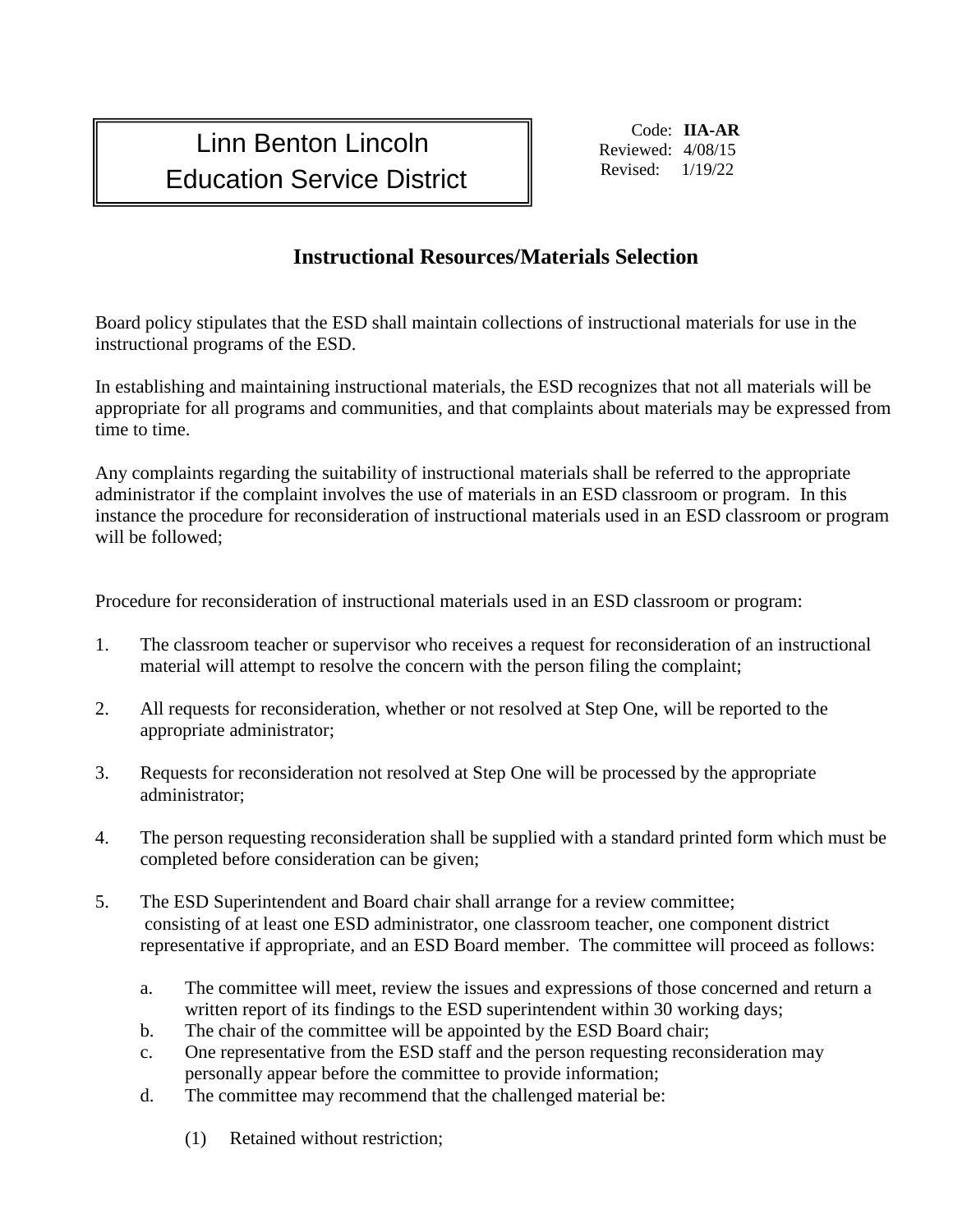- (2) Not retained;
- (3) Retained with restriction.
- 6. The committee will report its findings to the Superintendent who will place the report on the agenda of the next regularly scheduled meeting of the Board;
- 7. The Board will make the final decision, binding upon all parties, which will be reported to the ESD staff members involved and to the person registering the concern.